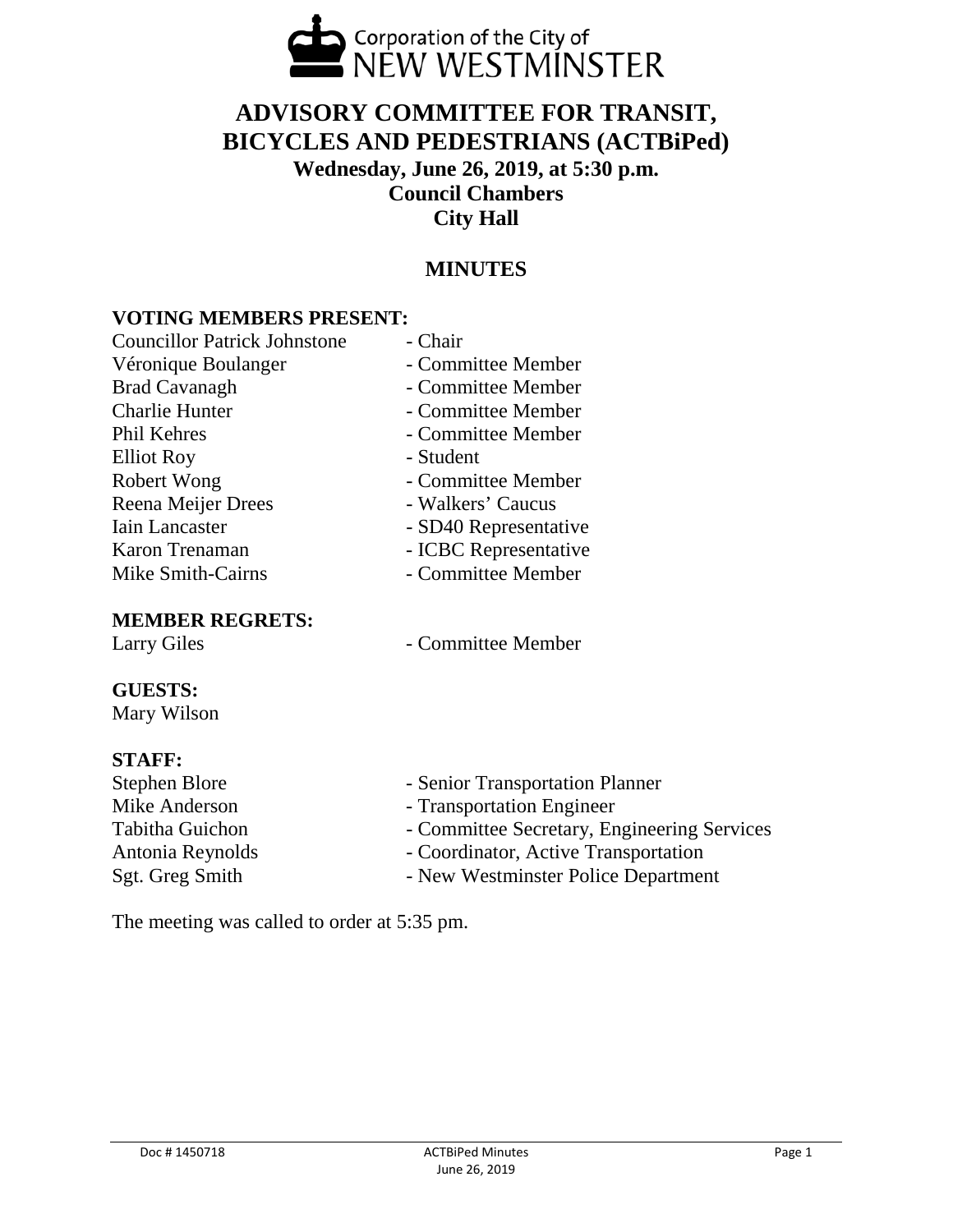#### **1.0 ADDITIONS TO AGENDA & ADOPTION OF AGENDA**

#### **1.1 Additions & Adoption of the June 26, 2019 Agenda**

## **MOVED and SECONDED**

*THAT the Agenda of the Advisory Committee for Transit, Bicycles and Pedestrians meeting held on June 26, 2019 be received and adopted with the addition of the following items:*

- *5.2- Bicycle lane connections to New Westminster Secondary School;*
- *5.3 - Construction access plan,*
- *5.4 - Active Transportation Summit.*

#### **CARRIED.**

All members of the Committee present voted in favour of the motion.

#### **2.0 ADOPTION OF MINUTES**

### **2.1. Adoption of the Minutes of April 24, 2019**

### **MOVED and SECONDED**

*THAT the Minutes of the Advisory Committee for Transit, Bicycles and Pedestrians meeting held on April 24, 2019 be received and adopted with the change to item 2.1 noting the strong safety concerns regarding the NE corner of the New Westminster Aquatic and Community Centre site plan.*

#### **CARRIED.**

All members of the Committee present voted in favour of the motion.

#### **3.0 PRESENTATIONS**

### **3.1 Greenway Design in New Westminster – Local Street Greenway Versus Separated Facilities – Mike Anderson**

Mike Anderson provided a presentation on the Greenway Planning & Design for the Greenways in New Westminster with a focus on Agnes Street & Seventh Ave. There are a few options that the city is considering. See attachment 1 for the presentation.

Discussion ensued and the following information was provided by Staff:

• Seventh Avenue between Sixth & Eighth would see a drastic reduction to the amount of cars if the direction would be to make the facility all ages and abilities.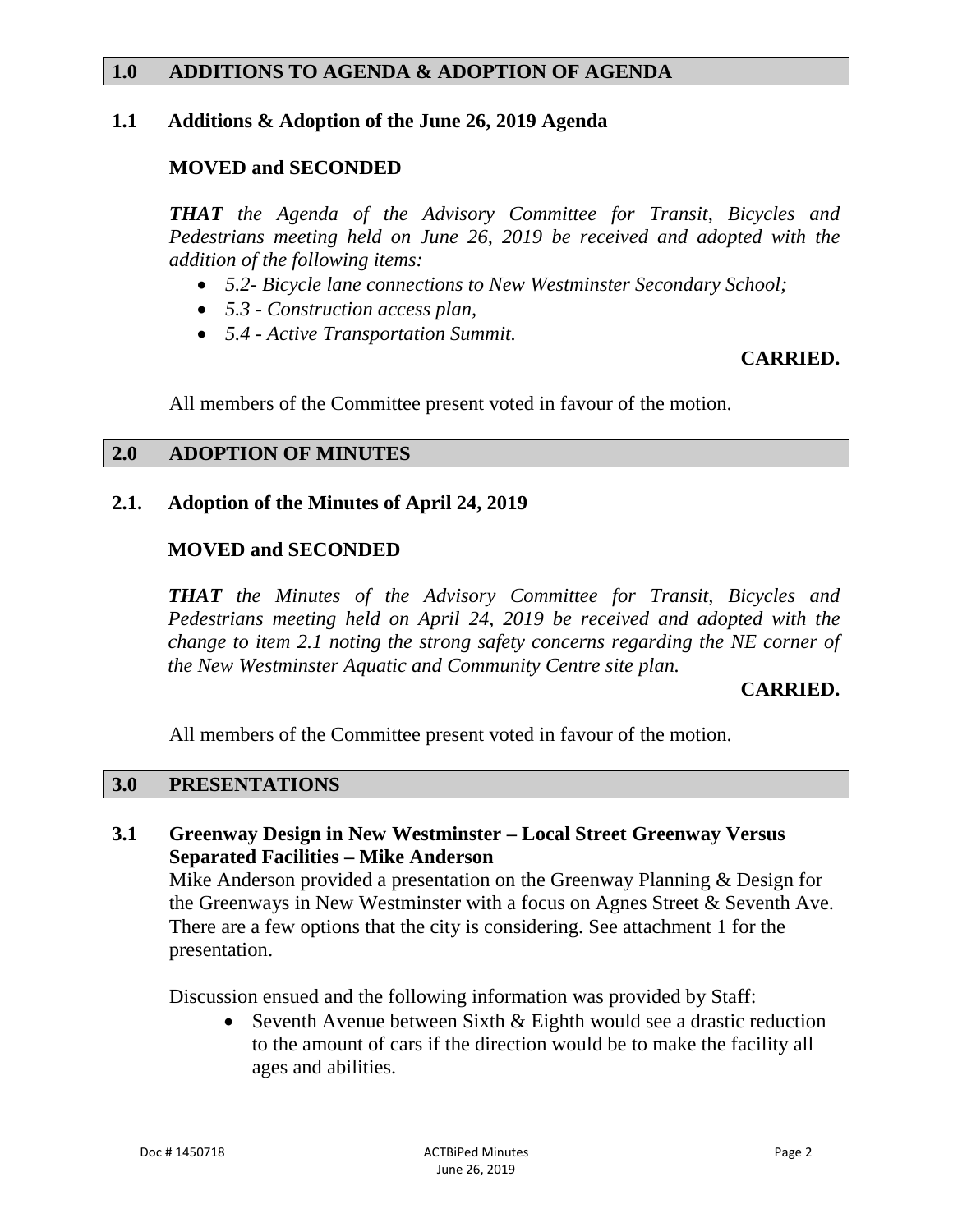- Traffic Counts have been done periodically on the Crosstown Greenway to monitor change, and have also been done on Agnes Street to get a better understanding of vehicle volumes and speeds.
- Agnes Street was chosen when this committee and the mayor did a bike ride a number of years to find a gentle-sloping connection between downtown and uptown. The Pattullo Bridge Replacement will be connecting their pedestrian and cyclist ramps to the Agnes Greenway. The end point of the Greenway at the western extent is still up for discussion.
- Future developments occurring in the area could help to pay for, or construct some of the improvements identified.

The following information was provided by committee members:

- Consider plans for signage along the route to direct people to destinations available along the greenway.
- Separate the bike facilities from traffic, especially around schools.
- Infrastructure needs to accommodate the e-bikes as well.
- Protected is good as long as the lanes are wide enough.
- Losing parking is not a concern for some members.
- This can't be a short term solution.
- Need to look at if this is being designed as AAA or as something else.
- Should be designing for the future and getting people out of cars and towards different mobility means.
- Education or signage saying that cyclists are allowed on the road but must maintain speed.
- Local Street Greenway would be preferred for cyclists that travel fast.
- For Seventh Avenue, having it green would help extend Moody Park with the road and continue that feel.
- Diversionary traffic controls will cut down on the rat racing through that area, it would keep cars on Sixth and Eighth where they should be.
- Make sure the traffic doesn't shift to Hamilton St.
- Moody Park to Fifth Street should have some separation from traffic. Work should be done on Seventh East of Fifth St.
- Agnes would be good to have separated bike paths in front of Qayqayt
- A Greenway between Qayqayt and sixth and then in the Pattullo bridge connections was suggested.
- Higher density places on Agnes will need some separation.

## **4.0 UNFINISHED BUSINESS**

## **4.1 ACTBiPed Workshop "Beg Buttons" – Stephen Blore**

Stephen Blore provided a brief update on the discussion from the last meeting about the beg buttons. It was noted that the use of the buttons were questioned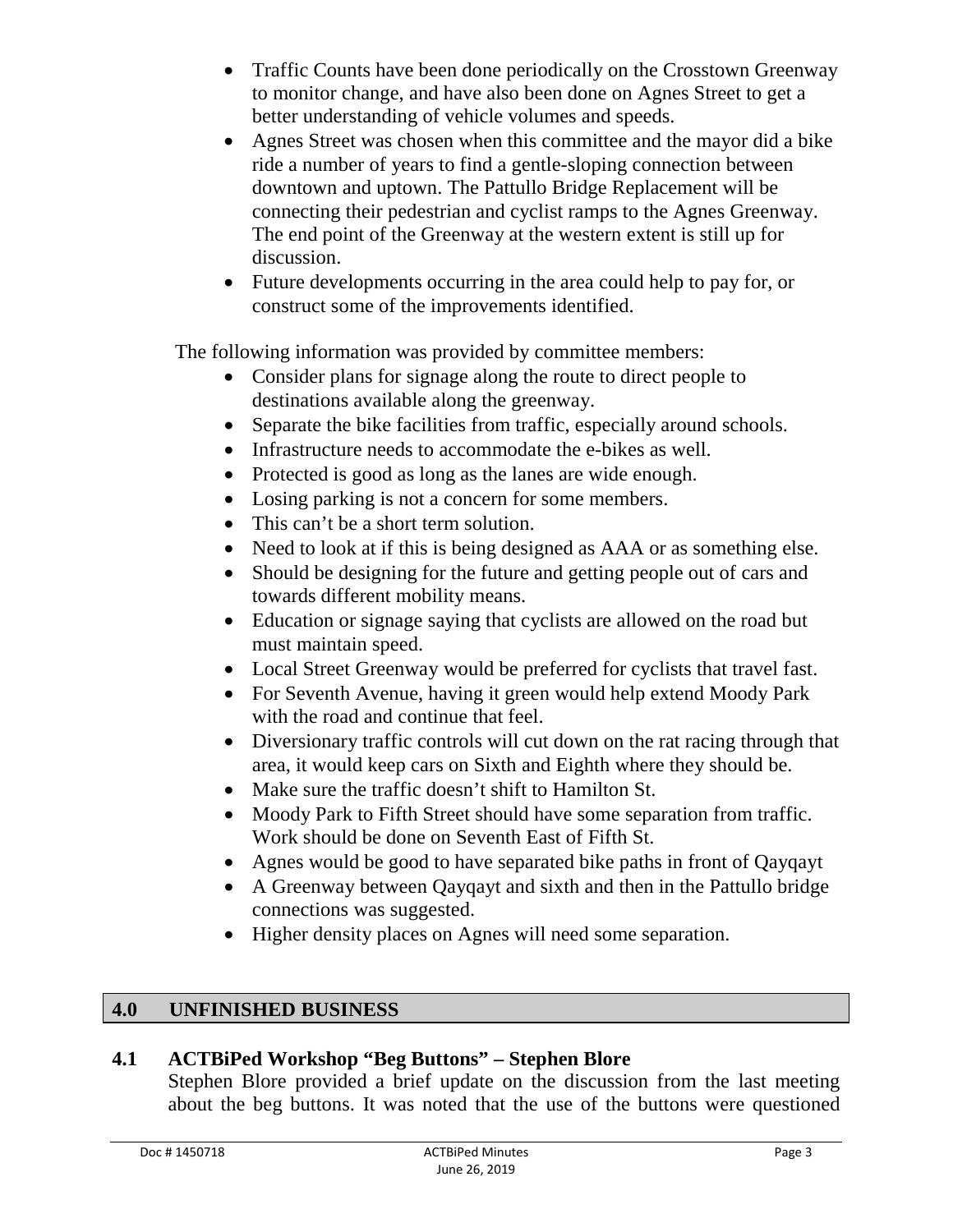including how the pedestrians have to wait and the inconsistency of the placement of the buttons. Pedestrian signal timing has been worked on by staff and will be going to council and through that work, staff have discussed developing an overall signal policy which would include the work being done through ACTBiPed. Staff noted that the discussion included themes such as when a light is green the pedestrian light should also be activated as well as the topic of walking speed and Pedestrian clearance intervals.

Discussion ensued and the committee provided the following comments and information:

- Create policy guidelines to help the city
- Create a set of principles
- Discussion on No right turns on red
- The timing to clear the intersection
- The location of the pressing buttons
- Need for clear communication for all road users
- Countdown timers are more effective
- There may be some "corner cases" that would have to be dealt with when they arise

## **5.0 NEW BUSINESS**

## **5.1 Update on Permanent Bike Counters – Stephen Blore**

The city has been working with Translink and their sub consultant to roll out permanent bike counters. New Westminster will be getting 1 counter this year which will be on the Moody Park side of the crosstown greenway behind the Bowling Green clubhouse. This will be fully funded, maintained and operated by Translink, but the city will have access to the data. The city has asked for the data to be open and for a visual count so everyone see it. It was suggested that the counter and loop be visible from Eighth and so that drivers can also see it.

## **5.2 New West Secondary bike access – Robert Wong**

A presentation was made to city council outlining some priorities with one of them being the access to the school. A response is going to council on July  $8<sup>th</sup>$ . This will be brought back on the work plan in the future.

## **5.3 Construction Access Plan – Robert Wong**

Members were wondering whether the city reviews work if a contractor is doing a job. Staff are aware that there is a lack of enforcement and education available. The city is currently working on educational material to address this.

#### **6.0 REPORTS AND INFORMATION**

## **6.1 Update on Walk30 Challenge – Antonia Reynolds**